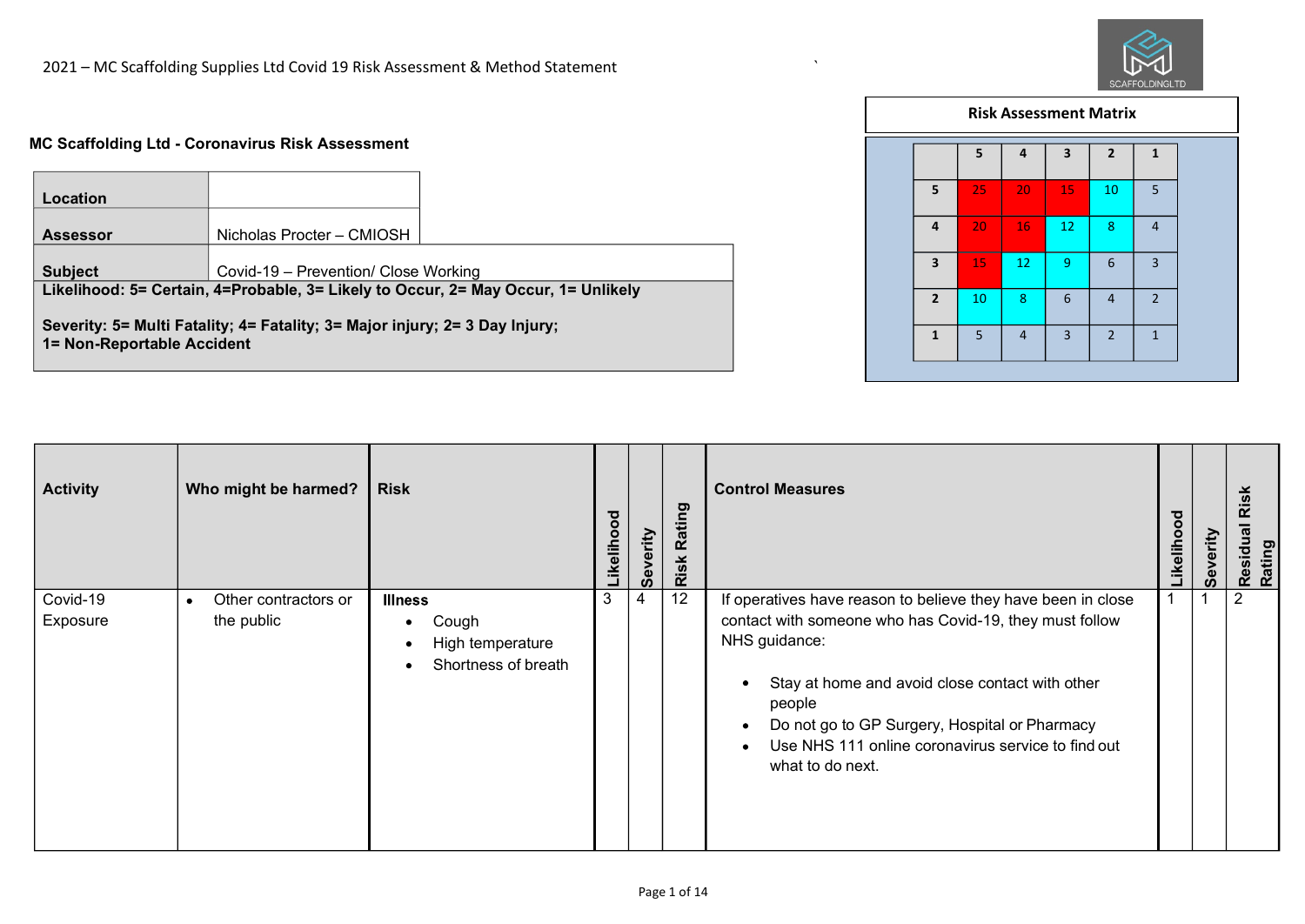

|  |  | <b>Symptoms of coronavirus (Covid-19)</b>                                                                                                                                                                                                                                                                                                                                                                                                                                                                                                                                                                                                                                                   |  |
|--|--|---------------------------------------------------------------------------------------------------------------------------------------------------------------------------------------------------------------------------------------------------------------------------------------------------------------------------------------------------------------------------------------------------------------------------------------------------------------------------------------------------------------------------------------------------------------------------------------------------------------------------------------------------------------------------------------------|--|
|  |  | Headache<br>Cough<br>Shortness of breath<br>breathing difficulties<br>Muscle pain<br>Virus seems to start<br>with a fever,<br>followed by a dry cough<br>Fever &<br>and then, after a week,<br>tiredness<br>leads to shortness of breath<br>and some patients<br>needing hospital treatment<br>Operatives should be aware that loss of taste and smell are<br>now considered as symptoms of Covid 19, and if acquired, self-<br>isolation should be immediately undertaken.<br>All scaffolding operations will be undertaken within strict<br>accordance with Governments and NASC guidance<br>https://nasc.org.uk/wp-content/uploads/2020/03/NASC-COVID-<br>19-Guidance-Issued-20-4-20.pdf |  |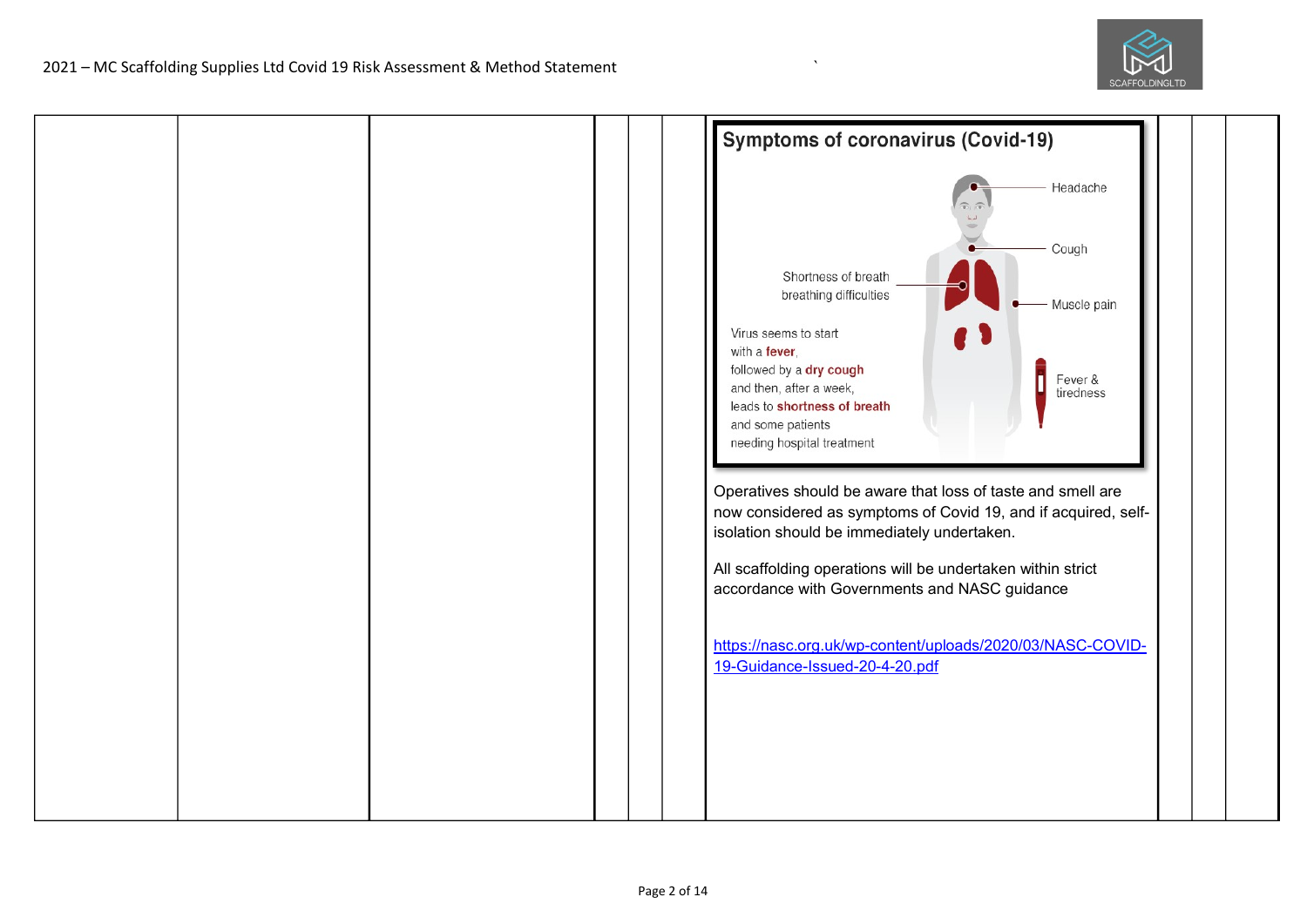

| Covid-19<br>Exposure | Operatives/ or the<br>public                | Symptoms of Covid-19                                     | 3            | $\overline{2}$ | 6 | All site personnel must follow the current government<br>guidelines displayed in site canteens and site offices on how<br>to protect themselves against Covid-19.<br>Wash hands for about 20 seconds with soap and hot water or<br>use sanitiser gel, as per the NHS guidance.<br>Use a tissue for coughs and sneezes. If you don't have a<br>tissue, use your sleeve<br>Avoid touching your eyes, nose and mouth with unwashed<br>hands<br>Avoid close contact with people who are unwell<br>All scaffolding operations will be undertaken within strict<br>accordance with Governments and NASC guidance<br>https://nasc.org.uk/wp-content/uploads/2020/03/NASC-<br>COVID-19-Guidance-Issued-20-4-20.pdf | $\overline{2}$ | $\overline{2}$ | 4              |
|----------------------|---------------------------------------------|----------------------------------------------------------|--------------|----------------|---|------------------------------------------------------------------------------------------------------------------------------------------------------------------------------------------------------------------------------------------------------------------------------------------------------------------------------------------------------------------------------------------------------------------------------------------------------------------------------------------------------------------------------------------------------------------------------------------------------------------------------------------------------------------------------------------------------------|----------------|----------------|----------------|
| Covid-19<br>Exposure | All operatives and<br>$\bullet$<br>visitors | Working in an area where<br>there is a case of Covid-19. | $\mathbf{3}$ | $\overline{2}$ | 6 | If you have been informed of a confirmed case of Covid-19 by<br>client or employer, the client or employer (building owner)<br>will be expected to carry out a deep clean of the area and<br>issue a certificate to confirm all areas have been properly<br>cleaned<br>If you show signs of the noted symptoms on the first page of<br>this assessment, you will need to advise your line<br>manager/employer and follow the necessary procedures.<br>All scaffolding operations will be undertaken within strict<br>accordance with Governments and NASC guidance.<br>https://nasc.org.uk/wp-content/uploads/2020/03/NASC-<br>COVID-19-Guidance-Issued-20-4-20.pdf                                        | $\overline{2}$ | $\overline{2}$ | $\overline{4}$ |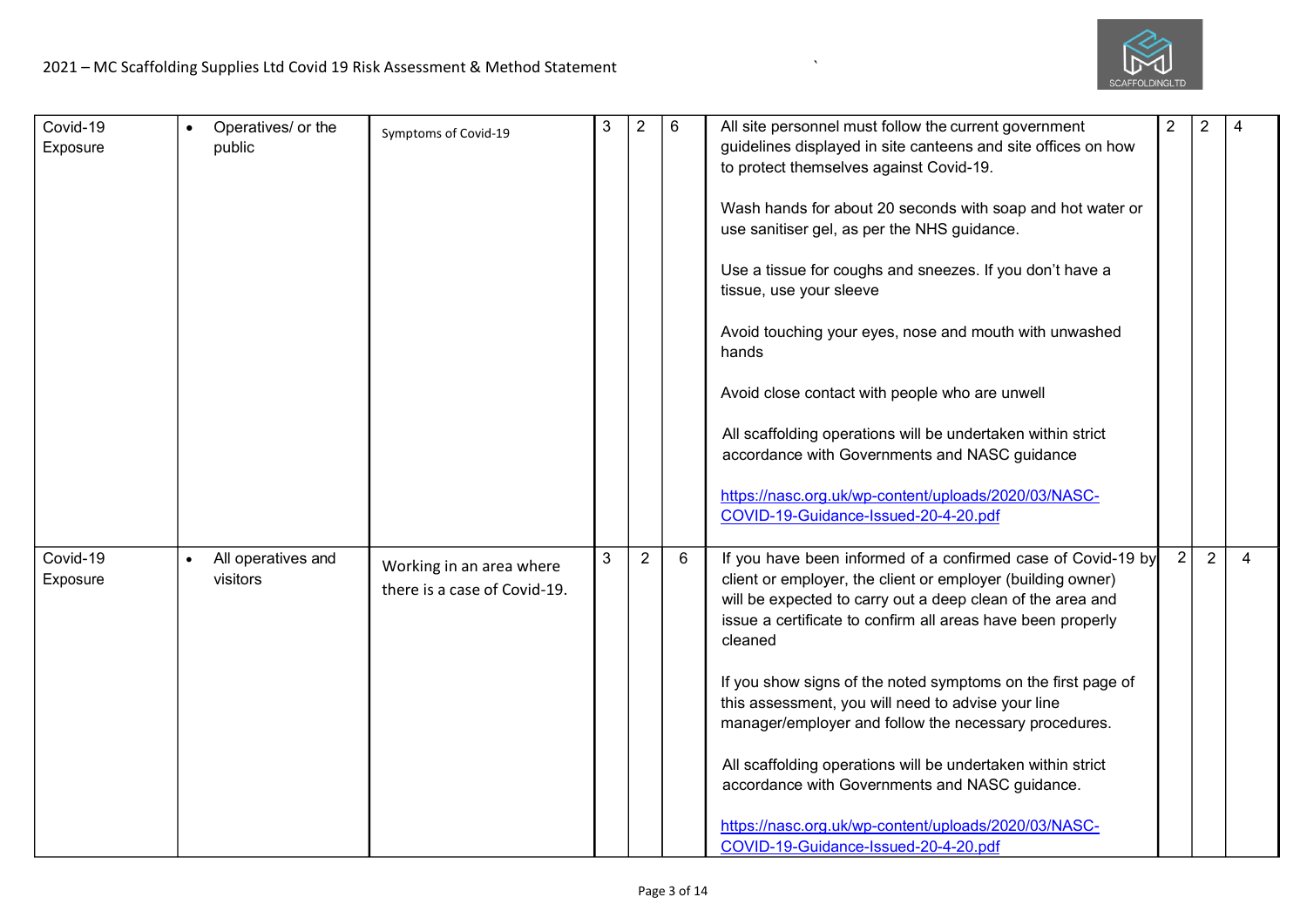

| Normal Working<br>Activities (Covid-<br>19 precautions) | Operatives and<br>$\bullet$<br>members of the<br>public | Poor Hygiene | 3 | $\overline{2}$ | 6 | Supervisor to undertake daily briefings/ toolbox talks regarding<br>the coronavirus, how to act and its symptoms ensuring regular<br>government updates.<br>Coronavirus spreads when an infected person coughs small<br>droplets - packed with the virus into the air. Operatives should<br>be coughing and sneezing into tissues, not touching your face<br>with unwashed hands, and avoiding close contact with<br>infected people are important for limiting the spread.<br>Ensure you keep your workstations clean and sanitised<br>regularly including canteen/ kitchen and bathroom facilities.<br>Sanitiser gel and/ or soap and hot water must be provided for<br>employees, contractors and visitors<br>When travelling it is advised to carry hand sanitiser and<br>tissues where practicable<br>The company will follow government guidance on any<br>restrictions to work, if information is released regarding self-<br>isolation of all personnel. | $\overline{2}$ | $\overline{2}$ | $\overline{4}$ |
|---------------------------------------------------------|---------------------------------------------------------|--------------|---|----------------|---|------------------------------------------------------------------------------------------------------------------------------------------------------------------------------------------------------------------------------------------------------------------------------------------------------------------------------------------------------------------------------------------------------------------------------------------------------------------------------------------------------------------------------------------------------------------------------------------------------------------------------------------------------------------------------------------------------------------------------------------------------------------------------------------------------------------------------------------------------------------------------------------------------------------------------------------------------------------|----------------|----------------|----------------|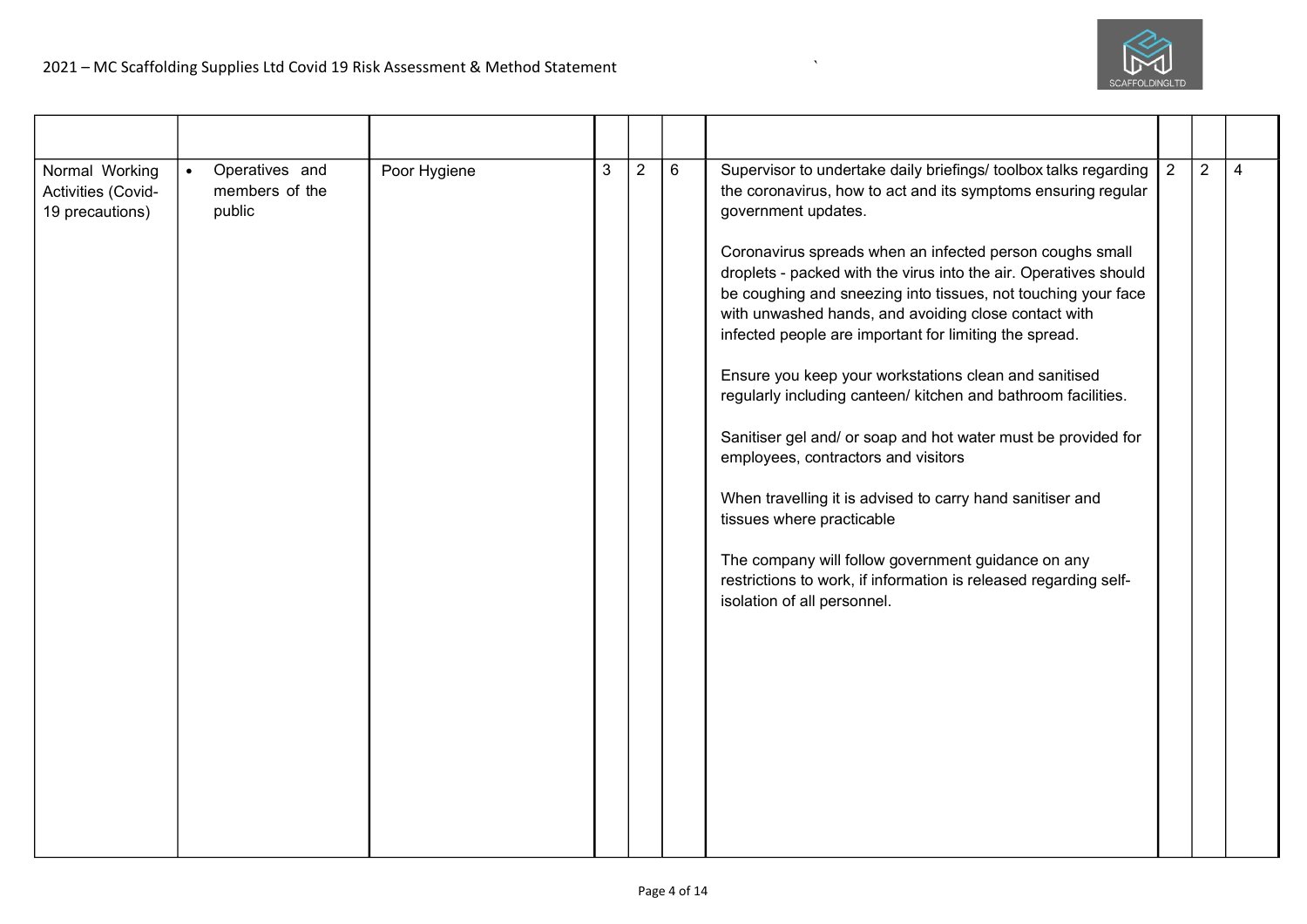

| How to avoid catching or spreading<br>coronavirus                                                                                                                                                                                                                                                 |
|---------------------------------------------------------------------------------------------------------------------------------------------------------------------------------------------------------------------------------------------------------------------------------------------------|
| <b>Do</b>                                                                                                                                                                                                                                                                                         |
| $\blacktriangleright$ wash your hands with soap and water often - do this for<br>at least 20 seconds<br>always wash your hands when you get home or into work<br>v<br>use hand sanitiser gel if soap and water are not available<br>✔<br>◆ cover your mouth and nose with a tissue or your sleeve |
| (not your hands) when you cough or sneeze<br>put used tissues in the bin straight away and wash your<br>✔<br>hands afterwards<br>↓ try to avoid close contact with people who are unwell                                                                                                          |
| Don't<br>X do not touch your eyes, nose or mouth if your hands are<br>not clean                                                                                                                                                                                                                   |
| https://www.nhs.uk/conditions/coronavirus-covid-19/                                                                                                                                                                                                                                               |
| All scaffolding operations will be undertaken within strict<br>accordance with Governments and NASC guidance.                                                                                                                                                                                     |
| https://nasc.org.uk/wp-content/uploads/2020/03/NASC-<br>COVID-19-Guidance-Issued-20-4-20.pdf                                                                                                                                                                                                      |

 $\overline{\phantom{a}}$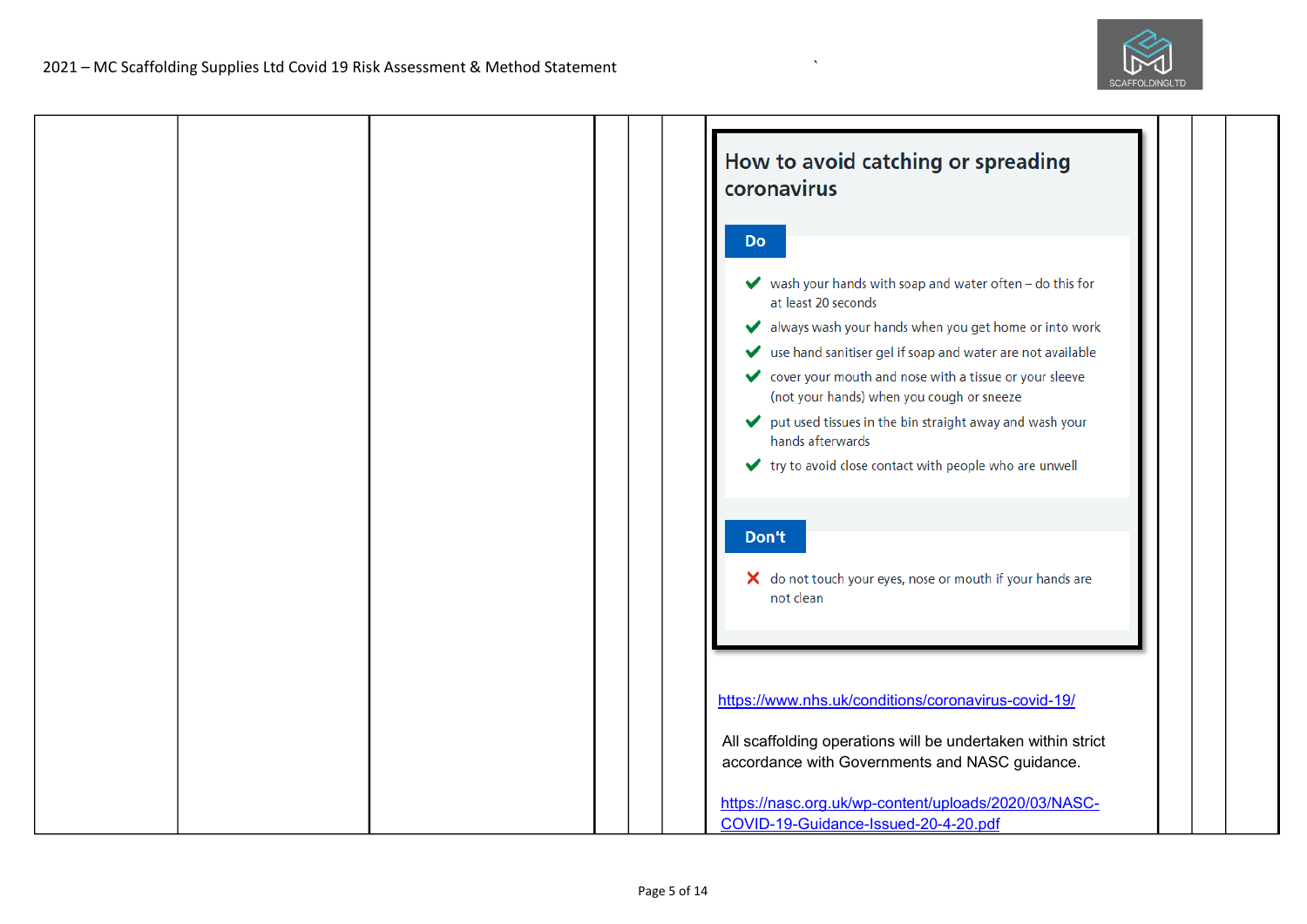

| Sub-contractors                                                      | Operatives,<br>employees, and<br>Members of public            | Symptoms of Covid-19                                                                | 3 | $\overline{2}$ | 6  | The Company will ensure that all members of its supply chain<br>and sub-contractors provide evidence of a Covid-19 response<br>plan.<br>The team will only continue works with members of its supply<br>chain once its coronavirus precautions are agreed as suitable<br>for the working environment.<br>Supervisors will regularly liaise with sub-contractors and<br>advise that they undertake regular briefings regarding the<br>virus and its updates.<br>All suppliers of critical services will be assessed before further<br>supplies are obtained, to ensure suitable Covid-19 control<br>measures are implemented throughout their business.<br>All scaffolding operations will be undertaken within strict<br>accordance with Governments and NASC guidance<br>https://nasc.org.uk/wp-content/uploads/2020/03/NASC-<br>COVID-19-Guidance-Issued-20-4-20.pdf | $\overline{2}$ | $\overline{2}$ | 4 |
|----------------------------------------------------------------------|---------------------------------------------------------------|-------------------------------------------------------------------------------------|---|----------------|----|------------------------------------------------------------------------------------------------------------------------------------------------------------------------------------------------------------------------------------------------------------------------------------------------------------------------------------------------------------------------------------------------------------------------------------------------------------------------------------------------------------------------------------------------------------------------------------------------------------------------------------------------------------------------------------------------------------------------------------------------------------------------------------------------------------------------------------------------------------------------|----------------|----------------|---|
| <b>MC Scaffolding</b><br><b>Business</b><br>Continuity - Covid<br>19 | Operatives,<br>employees, Clients<br>and members of<br>public | Symptoms of Covid-19<br>Working in an area where<br>there is a case of Covid-<br>19 | 3 | $\overline{4}$ | 12 | Self-Declaration Health Checks to be carried out every morning<br>before work commences by the MC Scaffolding<br>Interiors site team.<br>Self-Isolation for anyone who meets the criteria - if someone<br>falls ill during work, they MUST stop working and return home<br>immediately taking necessary steps to avoid contact with<br>others.<br>Wherever possible, MC Scaffolding operatives should travel<br>using their own vehicle - 2-person max per vehicle. If public<br>transport is necessary, ensure you are able to distance<br>yourself by a minimum of 2 metres. Where this is NOT                                                                                                                                                                                                                                                                       | $\overline{2}$ | $\mathbf{1}$   | 3 |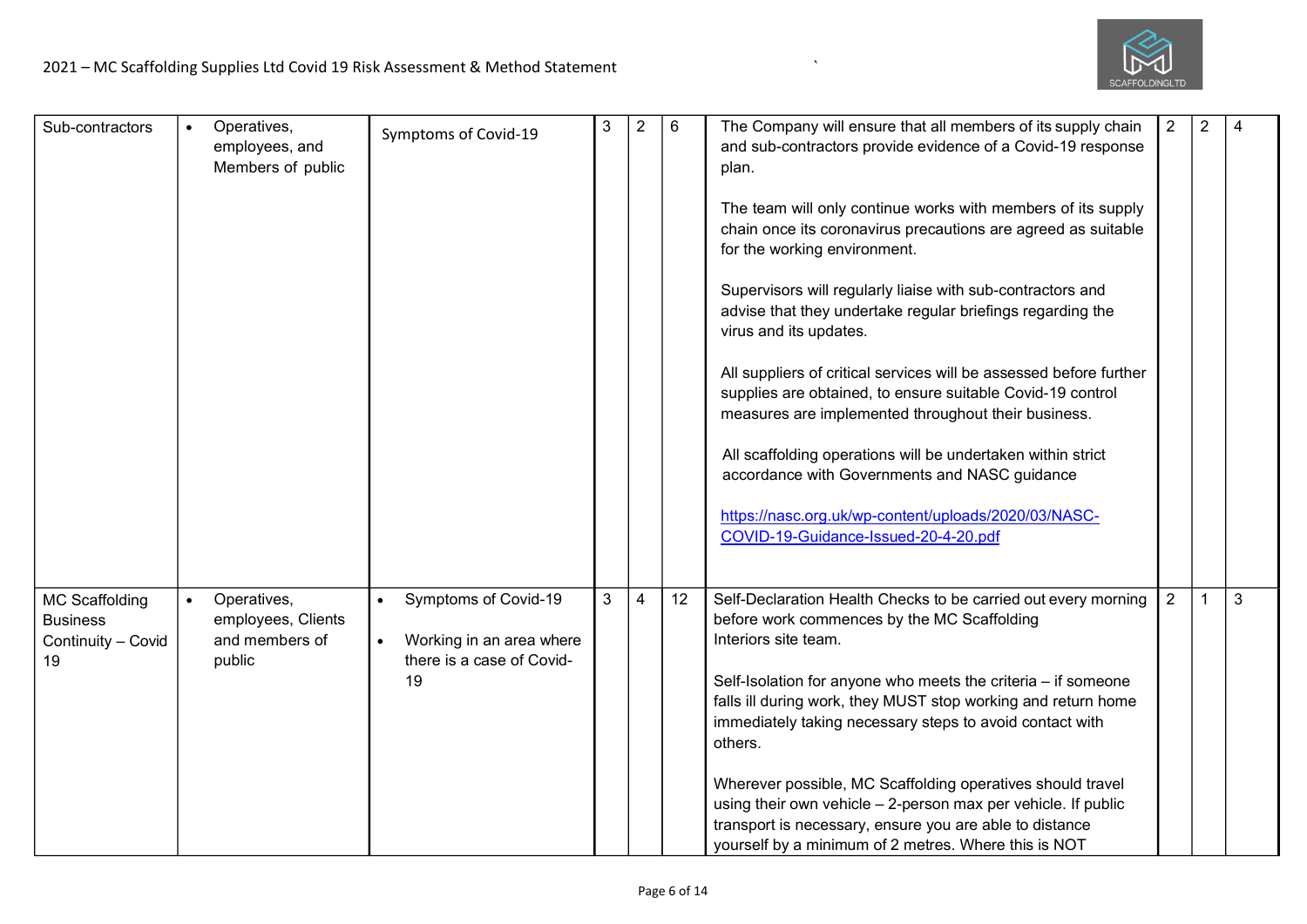

|  |  | possible - STOP, LOOK, ASSESS, DO NOT PUT YOURSELF<br>AT RISK - HOLD BACK.                                                                                                                                                                                                                                    |  |
|--|--|---------------------------------------------------------------------------------------------------------------------------------------------------------------------------------------------------------------------------------------------------------------------------------------------------------------|--|
|  |  | Onsite ensure you are always at a minimum of 2 metres away<br>from any other operative/ person. If this is NOT possible -<br>STOP WORK AND IMMEDIATELY ADVISE THE SITE TEAM<br>AND MC SCAFFOLDING PERSONNEL. DO NOT PUT<br>YOURSELF AT RISK.                                                                  |  |
|  |  | Hygiene - Please ensure regular hand washing. The<br>government advises that you wash your hands more regulary<br>for 20 seconds at a time. You should not touch your face at<br>any-time.                                                                                                                    |  |
|  |  | Canteens and eating arrangements – always keep to 2 metres<br>apart. Regular timely breaks are your right! If the principal<br>contractor is unable to facilitate rest periods at a safe distance,<br>then DO NOT PUT YOURSELF AT RISK - IMMEDIATELY<br>ADVISE THE SITE TEAM AND MC SCAFFOLDING<br>PERSONNEL. |  |
|  |  | MC Scaffolding operatives must regularly use the anti-<br>bacterial hand wash during the working day. Additionally, MC<br>Scaffolding Interiors should not use the fingerprint recognition<br>on site.                                                                                                        |  |
|  |  | MC Scaffolding personnel must wear the correct PPE at all<br>times, and ensure all re-usable PPE is thoroughly cleaned.                                                                                                                                                                                       |  |
|  |  | MC Scaffolding operatives are advised that, in the event they<br>are required to go to the head office or to a supplier, they must<br>phone ahead to ensure staff can prepare stock for you and<br>maintain the recommended distance subject to the government<br>guidance.                                   |  |

 $\mathbf{r}$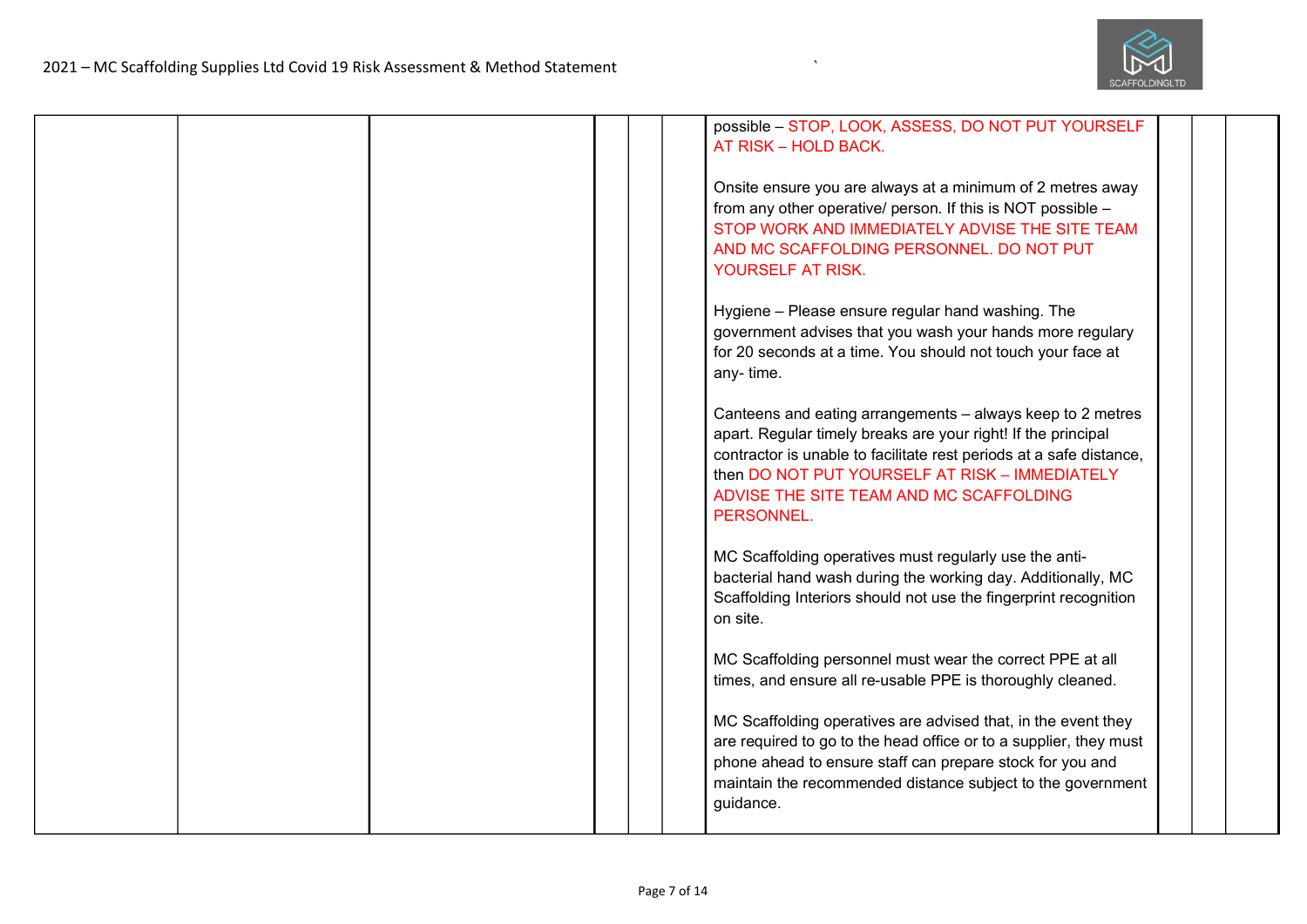

|                                                                                                                                                                 |                                                                             |                                                                                                                                                                                                                                                                                                                                               |                |                |    | MC Scaffolding operatives are strongly advised to maintain the<br>recommended distance subject to the government guidance at<br>all times.<br>DO NOT TRAVEL TO ANY OTHER LOCATION UNLESS<br><b>COMPLETELY NECESSARY.</b><br>All scaffolding operations will be undertaken within strict<br>accordance with Governments and NASC guidance<br>https://nasc.org.uk/wp-content/uploads/2020/03/NASC-COVID-<br>19-Guidance-Issued-20-4-20.pdf                                                                                                                                                                                                                                                                                                                                                                                                                                                                          |   |   |
|-----------------------------------------------------------------------------------------------------------------------------------------------------------------|-----------------------------------------------------------------------------|-----------------------------------------------------------------------------------------------------------------------------------------------------------------------------------------------------------------------------------------------------------------------------------------------------------------------------------------------|----------------|----------------|----|-------------------------------------------------------------------------------------------------------------------------------------------------------------------------------------------------------------------------------------------------------------------------------------------------------------------------------------------------------------------------------------------------------------------------------------------------------------------------------------------------------------------------------------------------------------------------------------------------------------------------------------------------------------------------------------------------------------------------------------------------------------------------------------------------------------------------------------------------------------------------------------------------------------------|---|---|
| Lack of competent<br>Management and<br>Supervision.<br>Not adhering to<br>the clients<br>Coronavirus and<br>social distancing<br>risk mitigation<br>procedures. | Operatives,<br>$\bullet$<br>employees, Clients,<br>and members of<br>public | Spread of the Coronavirus.<br>Adverse health effects to<br>workers and Managers.<br>Not maintaining social<br>distancing on the site or in<br>the office / welfare<br>accommodation.<br><b>Managers or Supervisors</b><br>specifying or allowing works<br>that cannot adhere to the<br>social distancing rule.<br>Increased risk of accidents | $\overline{4}$ | $\mathfrak{Z}$ | 12 | The MC Scaffolding Coronavirus Risk Mitigation Procedures for 2<br>operational sites must be implemented and briefed to all<br>employees before they start or re-commence work on site.<br>All MC Scaffolding Managers and Supervisors must plan<br>works to ensure compliance with the above procedures,<br>and client procedures at all times.<br>Where social distancing cannot be achieved, works must not<br>be carried out. No manager or Supervisor to instruct,<br>encourage or allow works to take place that breach the social<br>distancing 2m rule.<br>All Managers and Supervisors must regularly check work<br>areas to ensure the procedures are being adhered to at all<br>times.<br>All scaffolding operations will be undertaken within strict<br>accordance with Governments and NASC guidance<br>https://nasc.org.uk/wp-content/uploads/2020/03/NASC-<br>COVID-19-Guidance-Issued-20-4-20.pdf | 3 | 6 |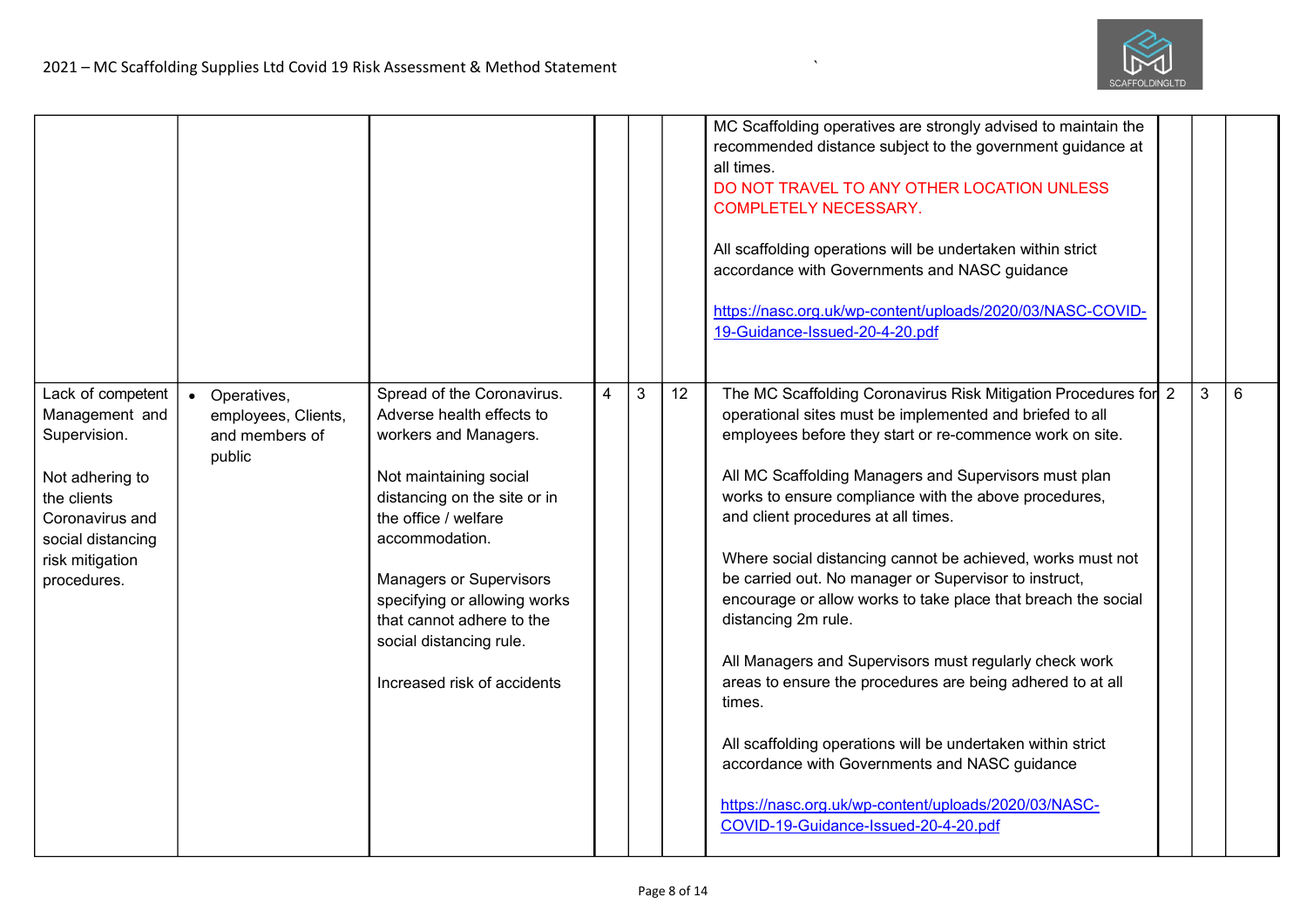

| No industry<br>accepted and<br>recognised safe<br>site operating<br>procedures in<br>place. |           | Operatives,<br>employees, Clients,<br>and members of<br>public | Lack of consistency or clarity<br>leading to unsafe conditions.<br>Workers unaware of<br>Government guidelines on<br>travel or social distancing. | 3 | $\overline{5}$ | 15 | The MC Scaffolding Site Operations Procedures<br>(Construction Leadership Council based) must be<br>implemented in full by the MC Scaffolding site team. All<br>items raised must be closed before work can commence<br>on site.<br>MC Scaffolding employees and sub-contractors are<br>expected to adhere to these procedures. Individuals once<br>briefed on the site procedures will also be expected act<br>responsibly by taking care of their own health & safety and<br>not putting others at risk.<br>All scaffolding operations will be undertaken within strict<br>accordance with Governments and NASC guidance<br>https://nasc.org.uk/wp-content/uploads/2020/03/NASC-<br>COVID-19-Guidance-Issued-20-4-20.pdf | $\overline{2}$ | 3 | 6 |
|---------------------------------------------------------------------------------------------|-----------|----------------------------------------------------------------|---------------------------------------------------------------------------------------------------------------------------------------------------|---|----------------|----|----------------------------------------------------------------------------------------------------------------------------------------------------------------------------------------------------------------------------------------------------------------------------------------------------------------------------------------------------------------------------------------------------------------------------------------------------------------------------------------------------------------------------------------------------------------------------------------------------------------------------------------------------------------------------------------------------------------------------|----------------|---|---|
| General group<br>gatherings                                                                 | $\bullet$ | Operatives,<br>employees, Clients,<br>and members of<br>public | Contact with or<br>contamination from an<br>infected person.                                                                                      | 4 | 5              | 20 | The social distance policy on construction sites is achievable<br>if the various risk control measures outlined in this MC<br>Scaffolding document, including in the aforementioned rows<br>of this risk assessment are implemented and adhered to by<br>sub-contractors.<br>The MC Scaffolding team will be reminded and<br>educated, not to gather in large groups, and continue to<br>execute a 2- meter social distancing rule.<br>All scaffolding operations will be undertaken within strict<br>accordance with Governments and NASC guidance<br>https://nasc.org.uk/wp-content/uploads/2020/03/NASC-<br>COVID-19-Guidance-Issued-20-4-20.pdf                                                                        | 3              |   |   |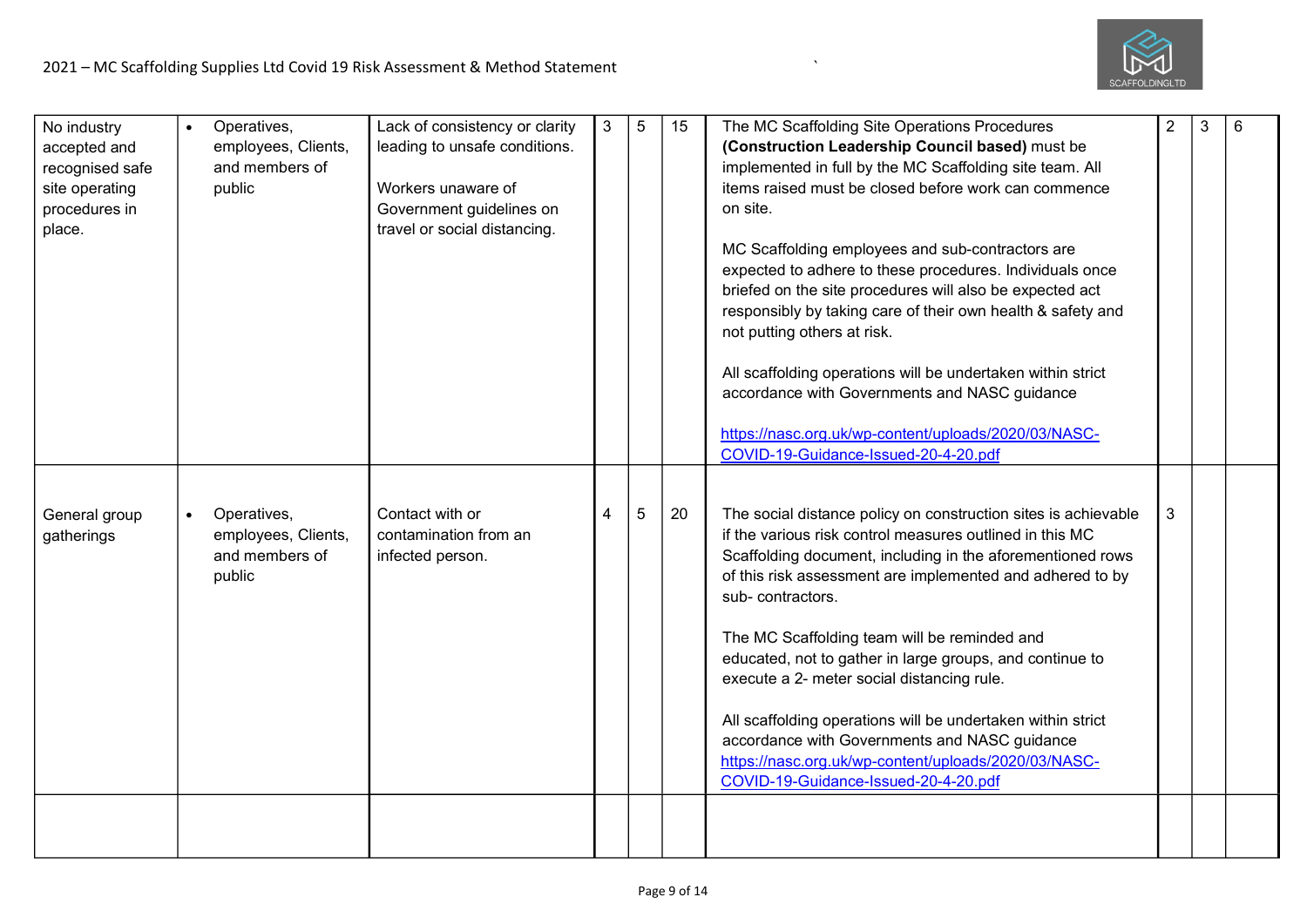

|                                           |           |                                                                |                                           |   |                |    | Stairs should be used in place of lifts and hoists where<br>possible. Operatives must give way on staircases or in<br>corridors. Single / one-way routes will be established<br>where possible and sensible.<br>MC Scaffolding shall minimise the frequency and time<br>workers are within 2.0m of each other.<br>MC Scaffolding shall minimise the number of workers<br>involved in all working tasks.<br>MC Scaffolding operatives will be positioned side by side or<br>facing away from each other, rather than face-to-face.<br>All scaffolding operations will be undertaken within strict<br>accordance with Governments and NASC guidance<br>Operatives should avoid working closely together, face-<br>face. If this is unavoidable, then ADL must ensure a permit<br>to work is issued to SRM and signed by SRM prior to<br>undertaking these activities. Such close exposure must be<br>limited to 15 minutes maximum at any one time.<br>https://nasc.org.uk/wp-content/uploads/2020/03/NASC-<br>COVID-19-Guidance-Issued-20-4-20.pdf |   |   |
|-------------------------------------------|-----------|----------------------------------------------------------------|-------------------------------------------|---|----------------|----|---------------------------------------------------------------------------------------------------------------------------------------------------------------------------------------------------------------------------------------------------------------------------------------------------------------------------------------------------------------------------------------------------------------------------------------------------------------------------------------------------------------------------------------------------------------------------------------------------------------------------------------------------------------------------------------------------------------------------------------------------------------------------------------------------------------------------------------------------------------------------------------------------------------------------------------------------------------------------------------------------------------------------------------------------|---|---|
| First Aid and<br>emergency<br>situations. | $\bullet$ | Operatives,<br>employees, Clients,<br>and members of<br>public | Workers being within 2m of<br>each other. | 5 | $\overline{2}$ | 10 | First aid for non-specified injuries should be self-<br>administered where possible. Where this is not possible,<br>appropriate RPE and PPE must be worn, and contact kept to<br>a minimum.                                                                                                                                                                                                                                                                                                                                                                                                                                                                                                                                                                                                                                                                                                                                                                                                                                                       | 5 | 5 |
|                                           |           |                                                                |                                           |   |                |    | Emergency services should be called only when essential.<br>All scaffolding operations will be undertaken within strict                                                                                                                                                                                                                                                                                                                                                                                                                                                                                                                                                                                                                                                                                                                                                                                                                                                                                                                           |   |   |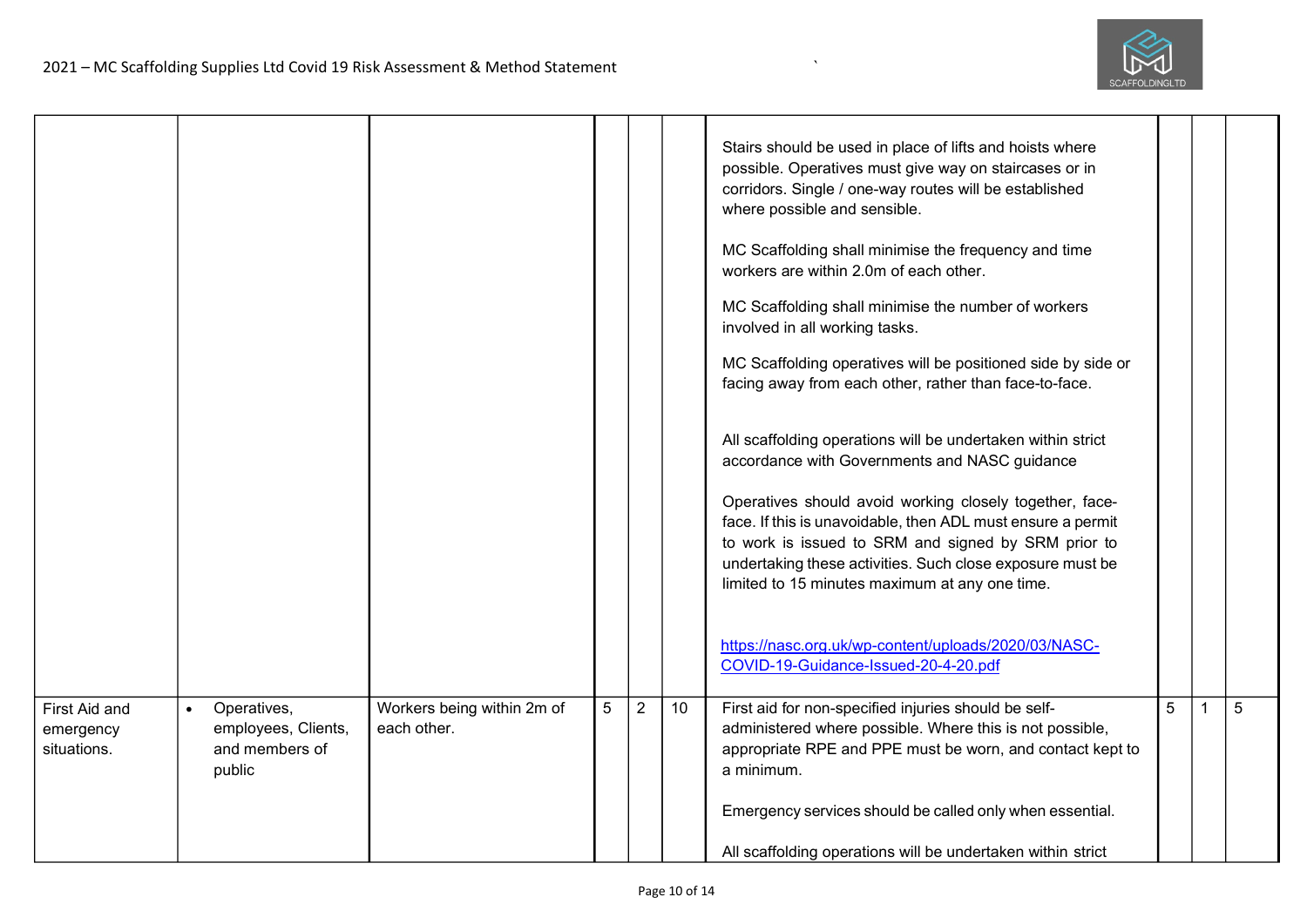

|                                   |                         |                                           |   |   |    | accordance with Governments and NASC guidance<br>https://nasc.org.uk/wp-content/uploads/2020/03/NASC-<br>COVID-19-Guidance-Issued-20-4-20.pdf                                                                                                                                                                                                                                                                                                                                                                                                                                                                                                                                                                                                                                                                                                                                                                                                                                                                                                                                                                                                                                                                                                                                                                        |   |                |   |
|-----------------------------------|-------------------------|-------------------------------------------|---|---|----|----------------------------------------------------------------------------------------------------------------------------------------------------------------------------------------------------------------------------------------------------------------------------------------------------------------------------------------------------------------------------------------------------------------------------------------------------------------------------------------------------------------------------------------------------------------------------------------------------------------------------------------------------------------------------------------------------------------------------------------------------------------------------------------------------------------------------------------------------------------------------------------------------------------------------------------------------------------------------------------------------------------------------------------------------------------------------------------------------------------------------------------------------------------------------------------------------------------------------------------------------------------------------------------------------------------------|---|----------------|---|
| Loading/<br>Unloading<br>Vehicles | Operatives<br>$\bullet$ | Workers being within 2m of<br>each other. | 5 | 3 | 15 | Works must be planned to ensure works are maintained<br>at the recommended distance subject to the government<br>guidance at all times.<br>Where possible, materials should be loaded/unloaded from<br>vehicles by forklift or crane. The transfer of materials around<br>site should also be carried out by mechanical means where<br>possible. Manual handling of materials should only be<br>undertaken if social distancing rules can be maintained.<br>The banding/ unbanding of materials or the loading/unloading<br>of bins should be carried out by one person at a time.<br>Operatives should not approach or congregate around<br>material storage areas, bins or racks unless social distancing<br>rules are maintained at all times. All operations must follow<br>the same health and safety requirements (including 2.0m<br>minimum social distancing rules) as for work on site<br>MC Scaffolding shall minimise the frequency and time<br>workers are within 2.0m of each other.<br>MC Scaffolding shall minimise the number of workers<br>involved in all working tasks.<br>MC Scaffolding operatives will be positioned side by side or<br>facing away from each other, rather than face-to-face.<br>https://nasc.org.uk/wp-content/uploads/2020/03/NASC-<br>COVID-19-Guidance-Issued-20-4-20.pdf | 3 | $\overline{2}$ | 6 |

 $\mathbf{r}$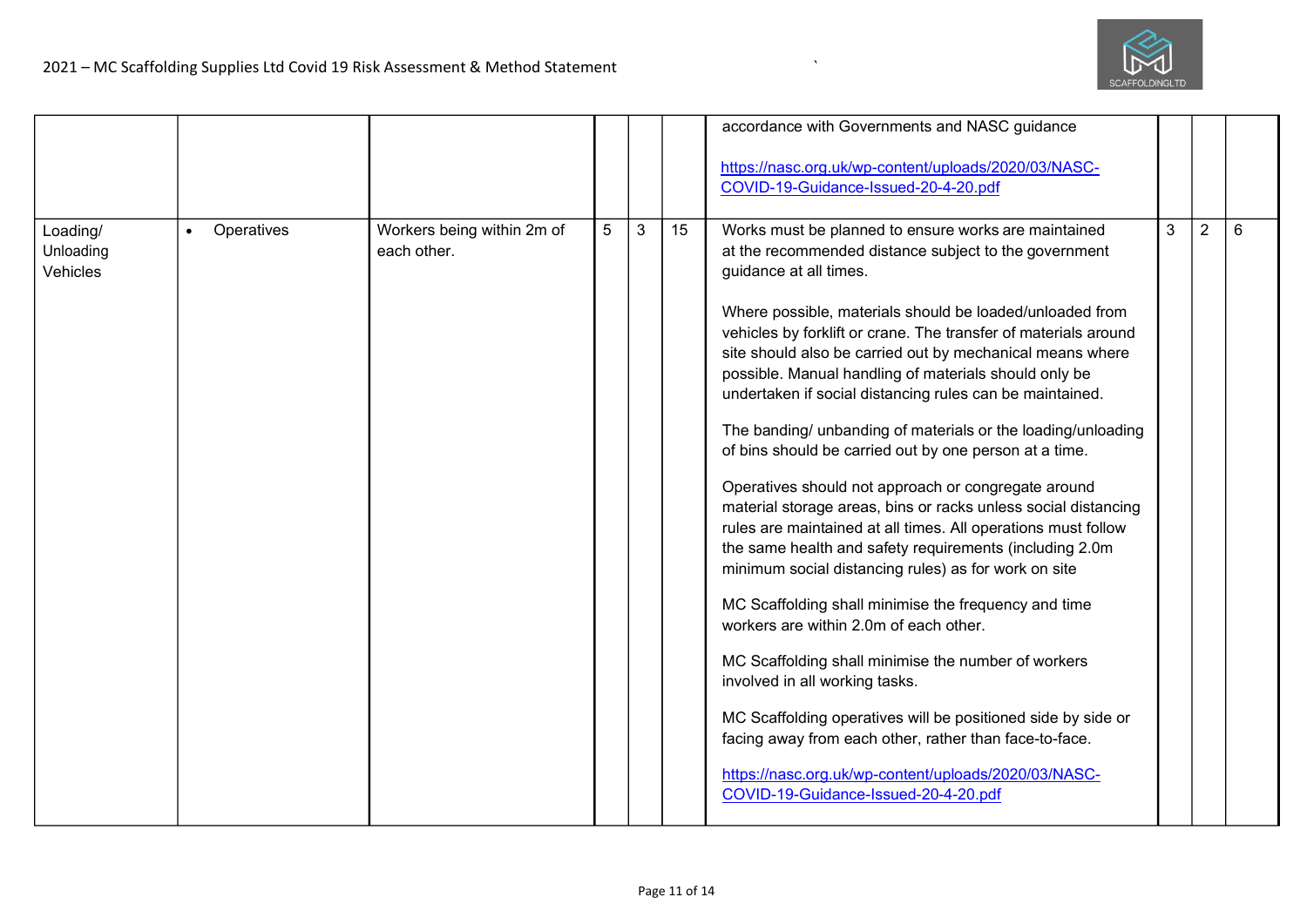

| Scaffolding<br>Erection/<br><b>Dismantle</b> | Operatives | Workers being within 2m of<br>each other. | 5 | 3 | 15 | All scaffolding work carried out at height should be conducted<br>in strict compliance with the current edition of SG4 'Preventing<br>Falls in Scaffolding Operations'.<br>An erection/ dismantling schedule should be discussed and<br>agreed with the Principal Contractor or the client to minimise<br>any disruption to the programme prior to works commencing.<br>Works should be planned so that there is no requirement for<br>two persons to pass within 2.0m of each other on a scaffold lift<br>or in a confined area on site.<br>Operatives should avoid work directly above or below each<br>other as this arrangement does not afford the same protection<br>as when positioned 2.0m apart horizontally.<br>Materials transferred vertically should be lifted or lowered by<br>the use of gin wheels, handlines or mechanical means (such<br>as goods hoists, transport platforms etc). (Refer to SG9 and<br>SG26 for further guidance).<br>When lifting or lowering materials by means of gin wheels,<br>operatives positioned on the ground must stand a safe<br>distance away from the load so that they are out of the 'line of<br>fire' of any potential dropped objects and that they maintain<br>minimum social distancing requirements.<br>Materials may be transferred or relocated on the same level, or | 3 | 2 | 6 |
|----------------------------------------------|------------|-------------------------------------------|---|---|----|----------------------------------------------------------------------------------------------------------------------------------------------------------------------------------------------------------------------------------------------------------------------------------------------------------------------------------------------------------------------------------------------------------------------------------------------------------------------------------------------------------------------------------------------------------------------------------------------------------------------------------------------------------------------------------------------------------------------------------------------------------------------------------------------------------------------------------------------------------------------------------------------------------------------------------------------------------------------------------------------------------------------------------------------------------------------------------------------------------------------------------------------------------------------------------------------------------------------------------------------------------------------------------------------------------------------------------|---|---|---|
|                                              |            |                                           |   |   |    |                                                                                                                                                                                                                                                                                                                                                                                                                                                                                                                                                                                                                                                                                                                                                                                                                                                                                                                                                                                                                                                                                                                                                                                                                                                                                                                                  |   |   |   |
|                                              |            |                                           |   |   |    | to the next lift above, by being placed in a convenient position<br>by one operative, who then retreats to maintain at least a 2.0m<br>social distance. A second operative may then approach the<br>materials to pick them up and transfer them elsewhere within<br>the work zone.                                                                                                                                                                                                                                                                                                                                                                                                                                                                                                                                                                                                                                                                                                                                                                                                                                                                                                                                                                                                                                               |   |   |   |
|                                              |            |                                           |   |   |    | Other safe systems of work may be devised to suit different<br>working situations and different types of scaffolds, but these                                                                                                                                                                                                                                                                                                                                                                                                                                                                                                                                                                                                                                                                                                                                                                                                                                                                                                                                                                                                                                                                                                                                                                                                    |   |   |   |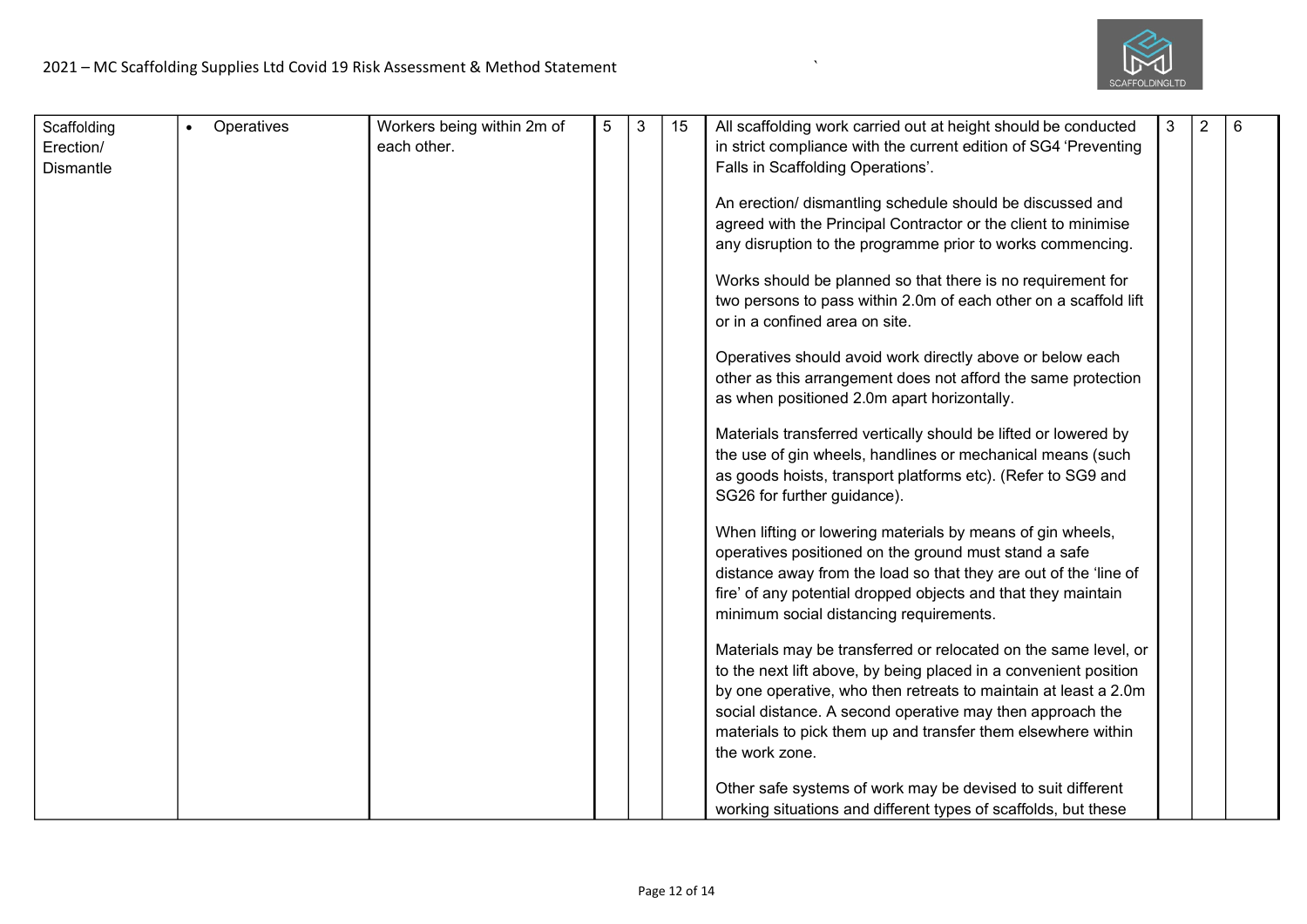

|  |  |  | must always strive to facilitate the strict requirements of  |  |  |
|--|--|--|--------------------------------------------------------------|--|--|
|  |  |  | maintaining 2.0m social distancing at all times.             |  |  |
|  |  |  |                                                              |  |  |
|  |  |  | MC Scaffolding shall minimize the frequency and time         |  |  |
|  |  |  | workers are within 2.0m of each other.                       |  |  |
|  |  |  |                                                              |  |  |
|  |  |  | MC Scaffolding shall minimise the number of workers          |  |  |
|  |  |  | involved in all working tasks.                               |  |  |
|  |  |  |                                                              |  |  |
|  |  |  | MC Scaffolding operatives will be positioned side by side or |  |  |
|  |  |  | facing away from each other, rather than face-to-face.       |  |  |
|  |  |  | https://nasc.org.uk/wp-content/uploads/2020/03/NASC-COVID-   |  |  |
|  |  |  | 19-Guidance-Issued-20-4-20.pdf                               |  |  |
|  |  |  |                                                              |  |  |
|  |  |  |                                                              |  |  |
|  |  |  |                                                              |  |  |
|  |  |  |                                                              |  |  |
|  |  |  |                                                              |  |  |
|  |  |  |                                                              |  |  |
|  |  |  |                                                              |  |  |
|  |  |  |                                                              |  |  |
|  |  |  |                                                              |  |  |
|  |  |  |                                                              |  |  |
|  |  |  |                                                              |  |  |
|  |  |  |                                                              |  |  |
|  |  |  |                                                              |  |  |